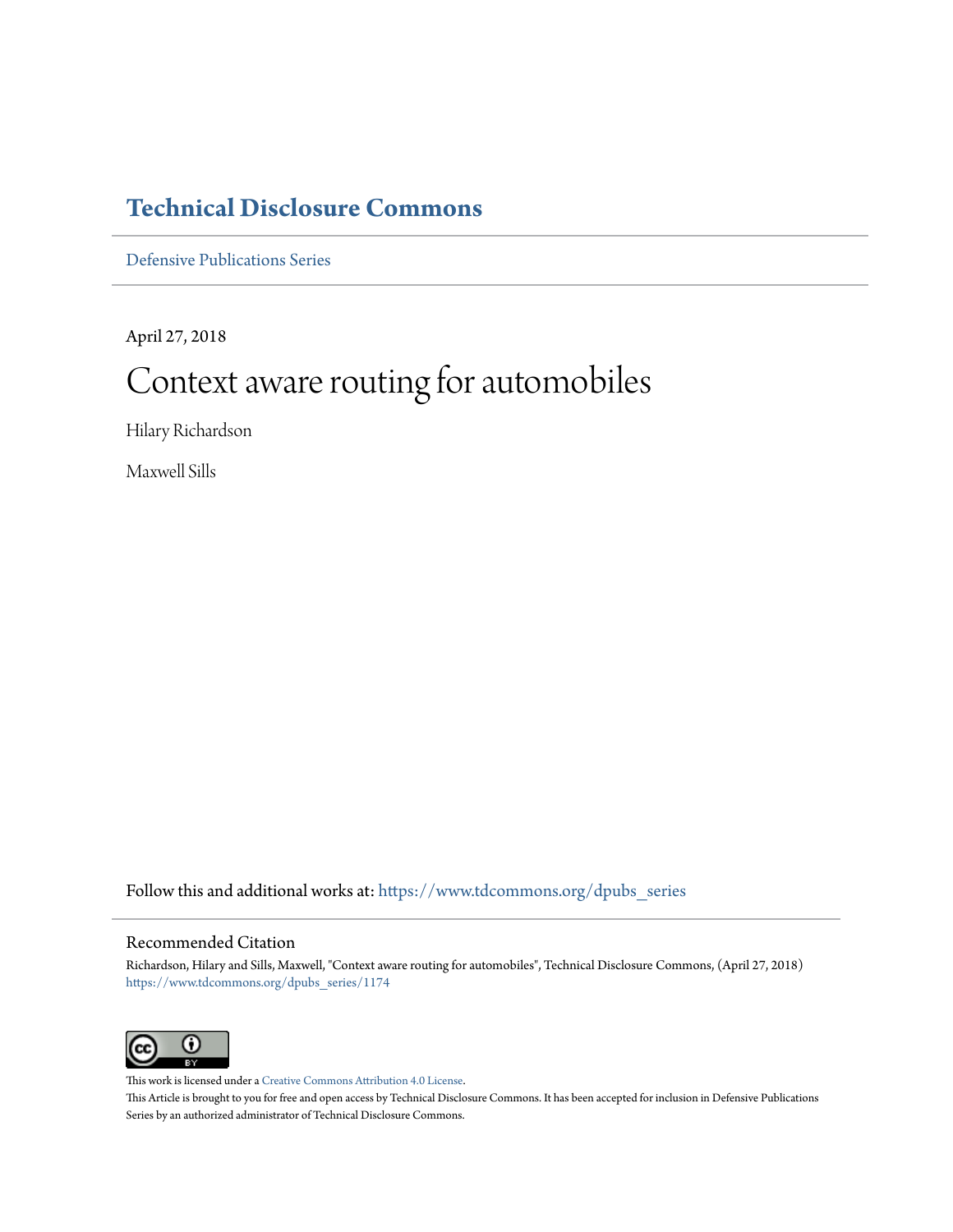# **Context aware routing for automobiles**

# ABSTRACT

Routing of automobiles is typically based on user-provided input such as starting point, destination, intermediate point, etc. Such user-provided input itself arises from some user constraints, e.g., a meeting at the destination, a pick-up at the intermediate point, etc. Further, vehicle parameters, e.g., fuel level, can influence the route. This disclosure describes creation of vehicle routing plans based on user constraints and vehicular state. User constraints can be expressed directly by the user, e.g., to a virtual assistant, or determined based on permitted user data, e.g., from the user's calendar. Routing plans tailored to user context are more efficient and intuitive.

# KEYWORDS

- route planning
- maps
- virtual assistant
- self-driving car
- calendar
- vehicle OS
- user constraints

#### BACKGROUND

Routing plans for automobiles, e.g., passenger cars, are determined based on user input, e.g., stated starting point, destination, etc., and are optimized for traffic conditions, with options for minimizing travel time or distance, etc. Routing plans are subject to user constraints. For example, a user selects a destination for specific purposes, e.g., to attend a meeting at that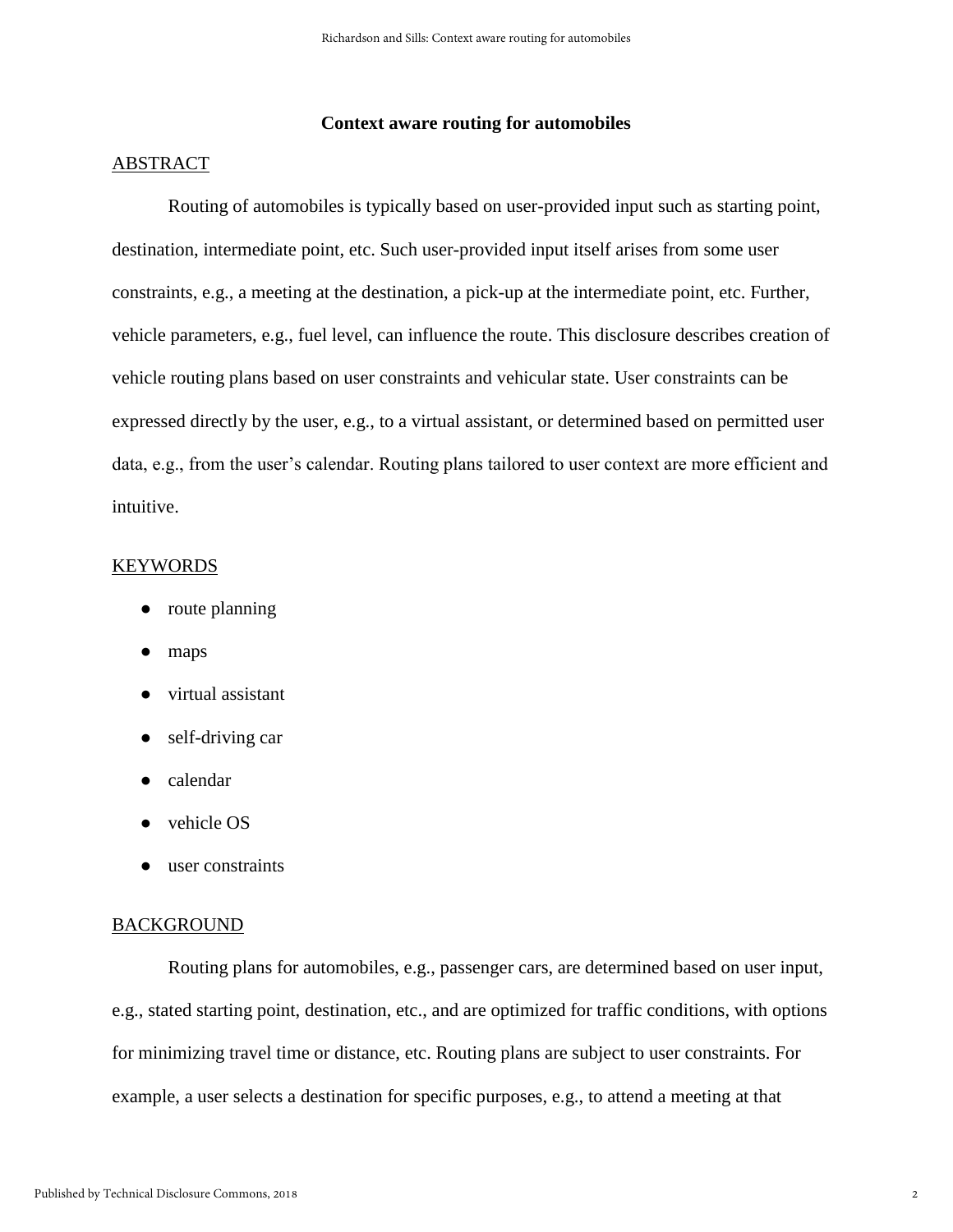location. Routing plans also depend on the state of the vehicle. For example, if the vehicle is nearly out of fuel, the route changes to accommodate a visit to a refueling station.

# DESCRIPTION



**Fig. 1: Context-aware vehicle routing**

Fig. 1 illustrates generation of a context-aware routing plan per techniques of this disclosure. User constraints (102) and vehicular parameters (104) are integrated to determine context for route plan (106). User constraints are determined based on permitted user data. The route plan is made available to one or more user devices (108). Examples of user devices include smartphone, smartwatch, virtual assistant, self-driving car, etc.

User constraints include constraints directly stated by the user to a route planner, e.g., start-point, destination, intermediate points, tasks to be carried out during the course of the route, events that are to be attended, etc. With user consent and permission, user constraints also include user data such as calendar, user preferences (e.g., shopping destinations), etc. Users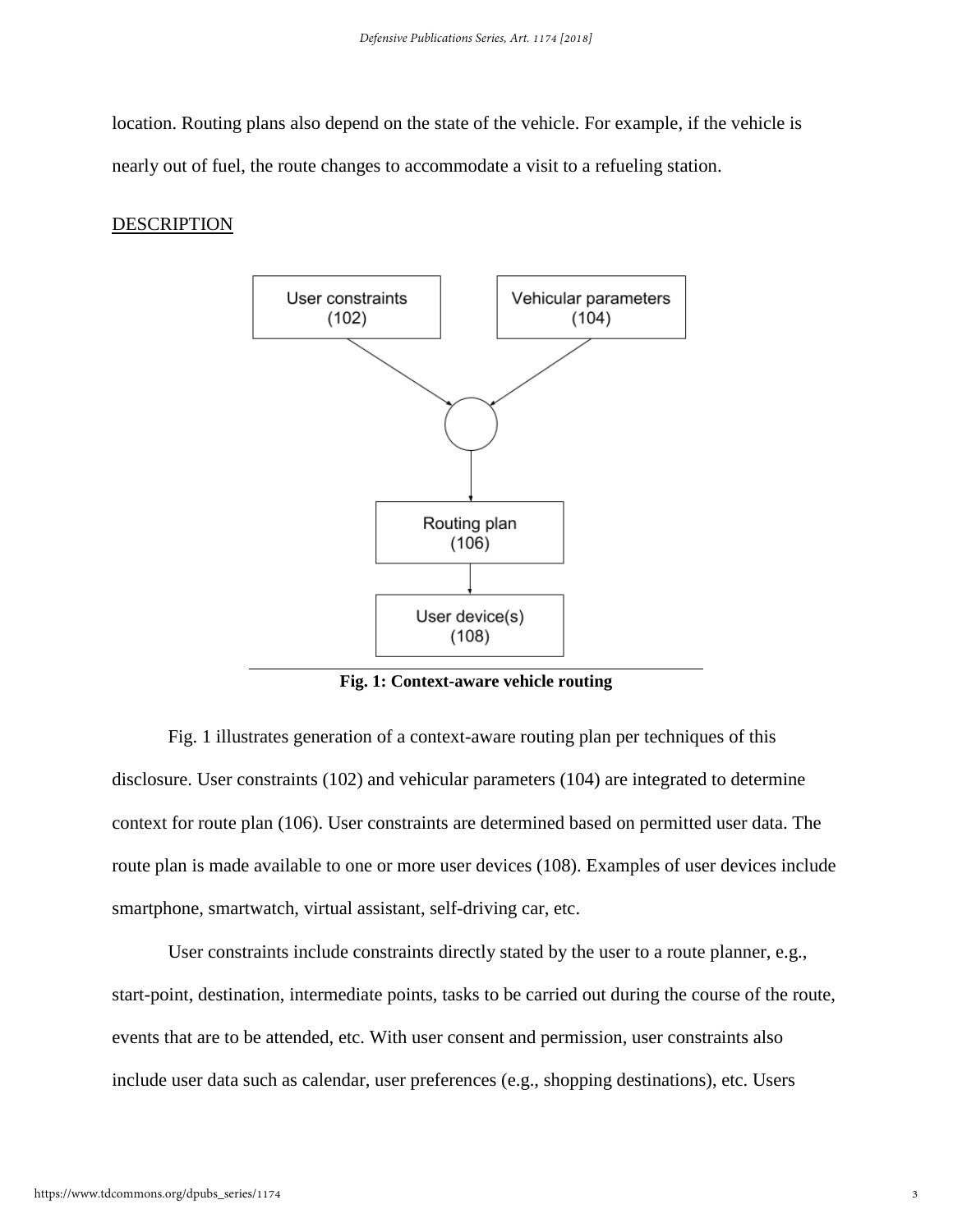control the user data that is used for determination of user constraints and are provided with options to deny use of user data. Data permitted by the user is utilized only for route planning purposes.

Vehicular parameters include parameters tracked by an onboard operating system, a paired mobile device (e.g., smartphone connected to automobile using Bluetooth), on-board computer vision system, etc. Examples of vehicular parameters include speed, fuel level (e.g., gas level, battery state, etc.), current location, currently planned route, traffic conditions, etc. Vehicular parameters also include local environmental parameters, e.g., traffic conditions, pedestrian crosswalks along the route, locations of beacon signals, etc. Vehicular parameters are obtained with consent and permission of the user of the vehicle.

Benefits of context-aware route planning, per techniques of this disclosure, are illustrated by the following examples.

Example 1: A user wishes to attend a meeting at work. The user instructs a virtual assistant "I need to attend a meeting at location X in half hour." The virtual assistant plans a route based on the user instruction and available information regarding local traffic conditions. The user's vehicle reports that it needs to be refueled. The virtual assistant assesses the available time for the user to reach location X to attend the meeting and determines that it is feasible to refuel prior to the meeting. The route is then automatically adjusted (if permitted by user settings) to include a stop at a refueling station and provided to the automobile. In this example, user constraints are stated directly to the route planner, and vehicular parameters include fuel level and traffic conditions.

Example 2: On the way to a destination where she is expected in an hour, a user instructs a virtual assistant thus: "I need to do my groceries." The virtual assistant assesses local traffic

4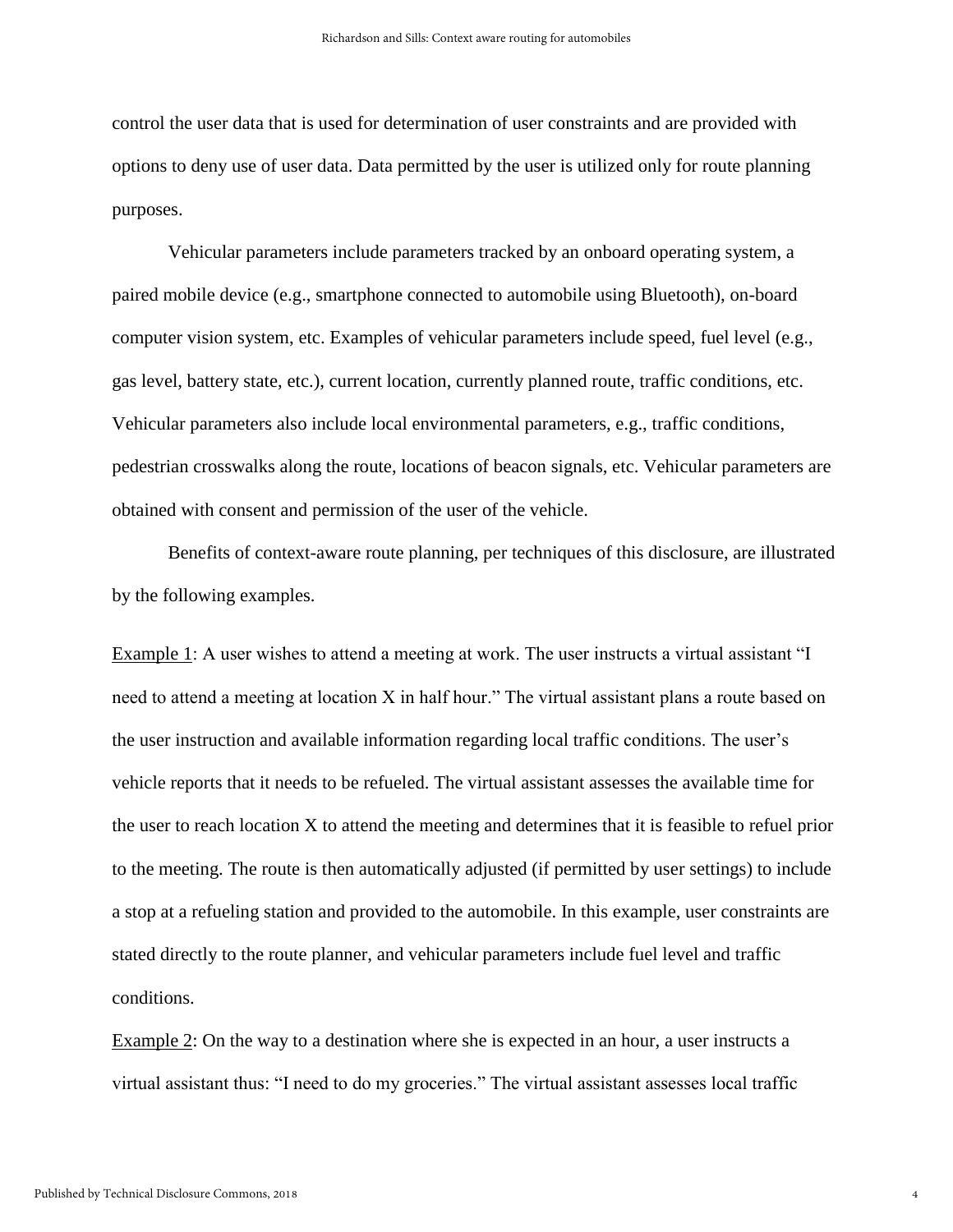conditions and distance to destination, identifies the nearest preferred grocery store (based on permitted user preference data), and determines that a trip to the grocery store is feasible in the available time. It then calculates a route to include a stop at the grocery store and suggests to the user the available time for grocery shopping, using the modified route. If the user accepts the suggestion, the new route is provided to the automobile.

Example 3: User constraints can be specified by multiple users, with prior permission of each such user to apply their constraints jointly with each of the other users. Users Alice and Bob set up a meeting with each other on their calendars and shared their calendars with each other. With permission from both users, it is determined that the meeting is scheduled at a particular location. Further, in this example, Alice and Bob have each independently consented to share their locations with each other and permitted their respective virtual assistants access to the shared data for use in route planning. As the time for the meeting nears, each virtual assistant treats the scheduled meeting as a single constraint. Each virtual assistant alerts the respective user, plans routes to the meeting location, and informs each user of any delays experienced by the other user(s). In this example, user constraints arise from multiple users, and are obtained from a calendar of the respective user. Vehicular parameters used in this example include vehicle locations, traffic conditions, etc. of the users.

The routing plan, as determined by the techniques of this disclosure, includes providing information to the vehicle and suggestions to the user. Users are provided with options to select the suggested routing plan or to decline the suggested change.

Example 4: A self-driving car determines that it is low on fuel, and further that there is insufficient time to refuel prior to the user's scheduled meeting (determined, with user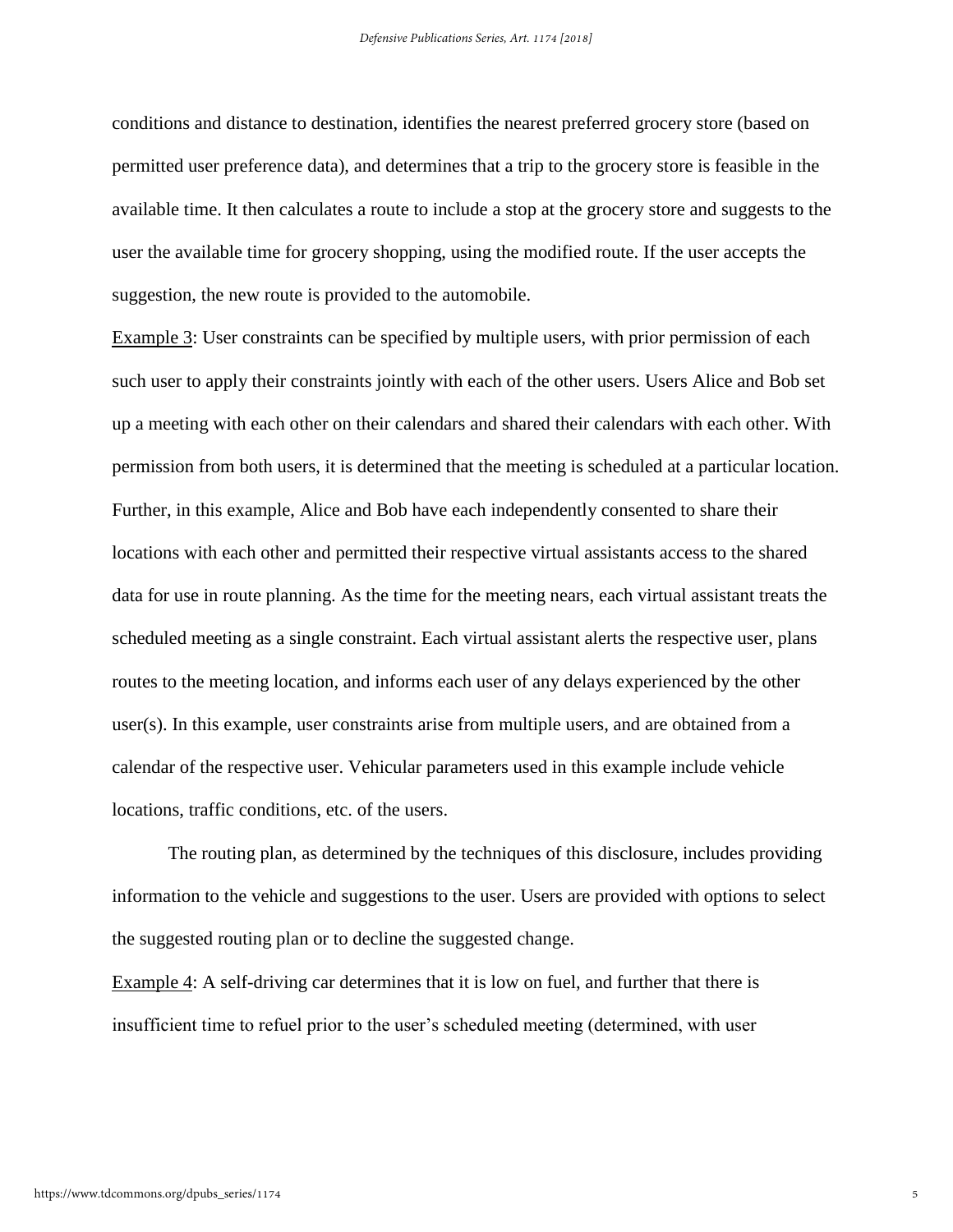permission, from the user's calendar). The car provides a suggestion such as "OK for me to drop you at the meeting and go for a twenty-minute refueling stop?"

Example 5: A virtual assistant (implemented in coordination with a self-driving car) determines that walking a few steps to the meeting spot is likely faster than driving to the meeting spot. It offers a suggestion to the user: "You'll reach faster if you walk forty meters from drop-off point. I can self-drive myself to a closer pick-up point when you are done with the meeting."

In situations in which certain implementations discussed herein may collect or use personal information about users (e.g., user data, information about a user's social network, user's location and time at the location, user's biometric information, user's activities and demographic information), users are provided with one or more opportunities to control whether information is collected, whether the personal information is stored, whether the personal information is used, and how the information is collected about the user, stored and used. That is, the systems and methods discussed herein collect, store and/or use user personal information specifically upon receiving explicit authorization from the relevant users to do so.

For example, a user is provided with control over whether programs or features collect user information about that particular user or other users relevant to the program or feature. Each user for which personal information is to be collected is presented with one or more options to allow control over the information collection relevant to that user, to provide permission or authorization as to whether the information is collected and as to which portions of the information are to be collected. For example, users can be provided with one or more such control options over a communication network. In addition, certain data may be treated in one or more ways before it is stored or used so that personally identifiable information is removed. As one example, a user's identity may be treated so that no personally identifiable information can

6